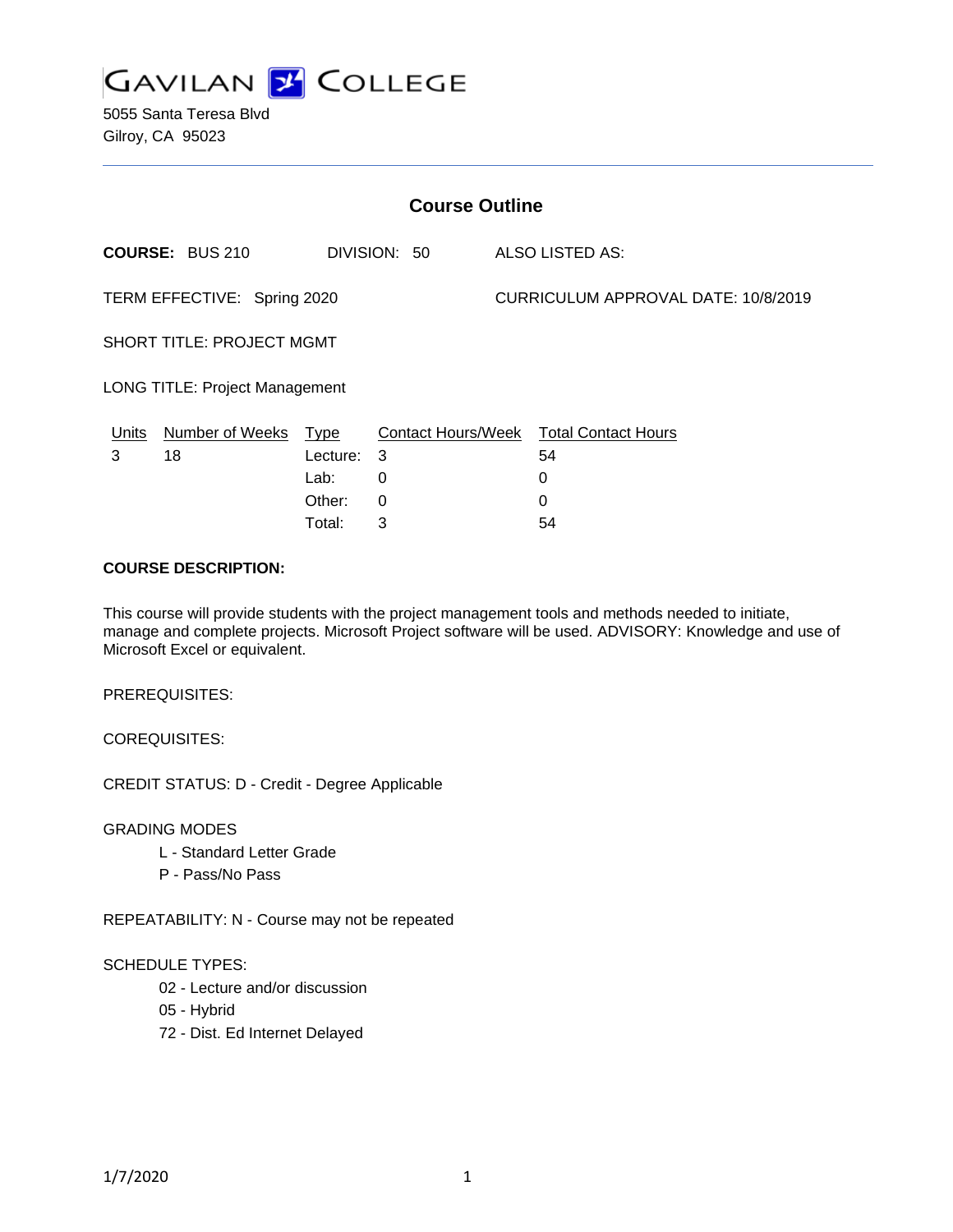## **STUDENT LEARNING OUTCOMES:**

1. Utilize the skills and techniques learned in Microsoft Project software to develop and manage 3 - 5 projects.

Measure of assessment: homework exercises, projects

Semester/Year assessed, or planned Semester/Year of assessment: Spring 2020

# **CONTENT, STUDENT PERFORMANCE OBJECTIVES, OUT-OF-CLASS ASSIGNMENTS**

Curriculum Approval Date: 10/8/2019

### 6 Hours

Content: Introduction. Overview of Project Management: PMI (Project Management Institute) Guidelines. Glossary of Terms. Project Management and You. MS Project 2019 Tour.

Student Performance Objectives: Define project management. List the PMI guidelines. Identify the terms used. Explore the Project user interface. Manage files and set options in the Backstage view. Work with schedule details in views. Use reports to check a plan's status.

#### 4.5 Hours

Content: Developing Project Management Skills. Start a New Plan. Build a Task List.

Student Performance Objectives: Create a new plan and set its start date. Set nonworking days in the project calendar. Enter the plan title and other properties. Create tasks and enter their duration. Create summary tasks to outline the plan. Document task information.

3 Hours

Content: Set up Resources. Assign Resources to Tasks.

Student Performance Objectives: Set up work and cost resources. Document resources by using notes. Assign work resources to tasks. Check the plan after assigning resources.

3 Hours

Content: Format and Share Your Plan. Track Progress: Basic Techniques.

Student Performance Objectives: Customize, copy, and print reports. Track a plan as scheduled. Enter actual values for tasks.

3 Hours

Content: Fine Tune Task Scheduling. Fine Tune Task Details.

Student Performance Objectives: Control task scheduling by using constraints and by using task types. Create a recurring task. Schedule summary tasks manually.

3 Hours

Content: Fine Tune Resource and Assignment Details. Fine Tune the Project Plan.

Student Performance Objectives: Work with multiple resource pay rates. Create and assign material resources. Examine resource allocations over time. Check the plan's cost and finish date.

3 Hours

Content: Organize Plan Details. Track Progress: Detailed Techniques.

Student Performance Objectives: Sort, group, and filter plan details. Create new tables and new views. Track actual and remaining work for tasks and assignments.

3 Hours

Content: View and Report Project Status.

Student Performance Objectives: Examine a plan's variance. Identify tasks that have slipped. Examine task costs and resource costs.

### 4.5 Hours

Content: Format and Print Views: In-depth Techniques. Format Reports: In-depth Techniques.

Student Performance Objectives: Format a Gantt chart view, a Timeline view, a Network Diagram view, and a Calendar view. Create a custom report. Customize charts and tables in a report.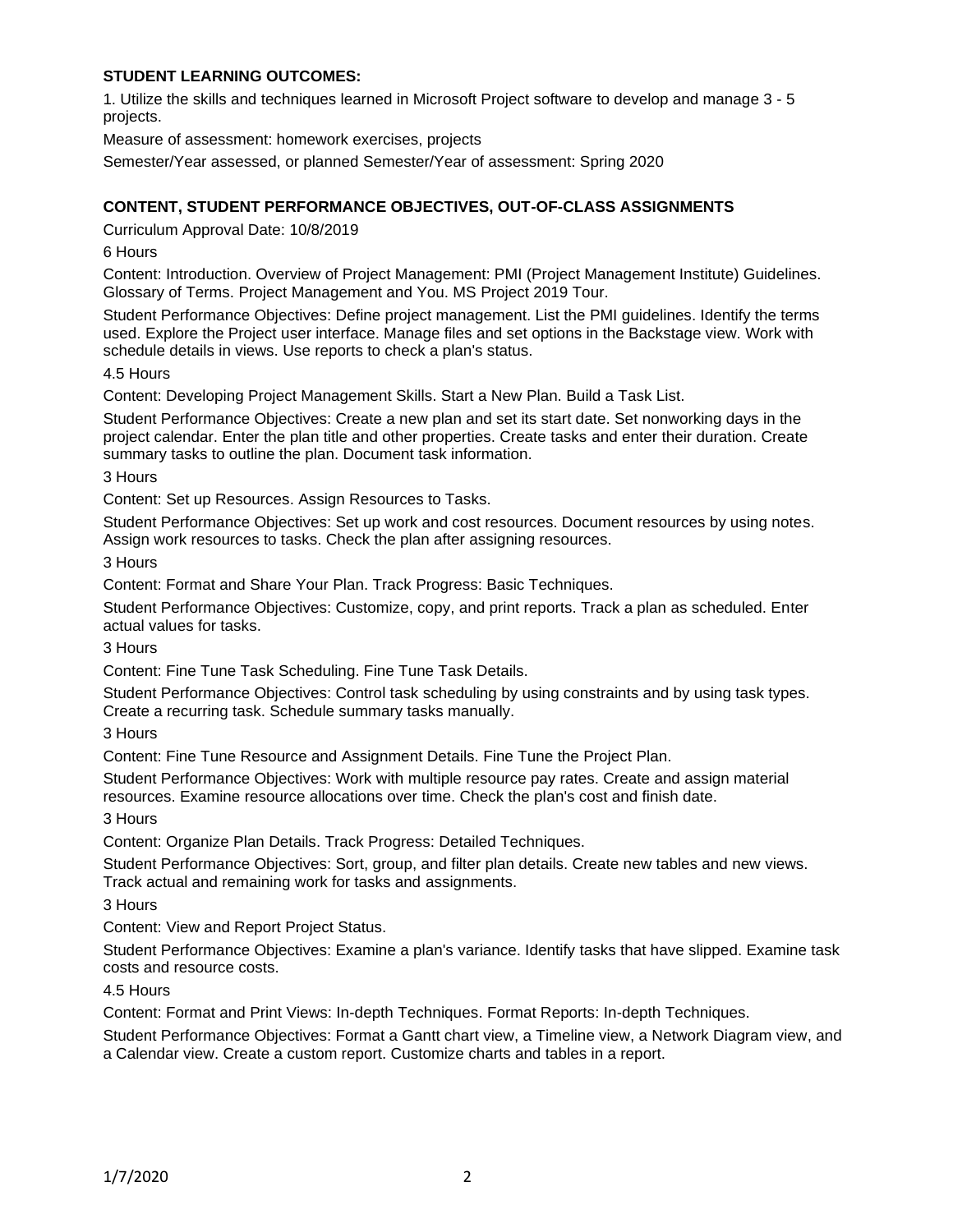4.5 Hours

Content: Customize Project. Share Information with other Projects. An Overview of Agile Project Management.

Student Performance Objectives: Share custom elements between plans. Record, run, and edit macros. Copy Project data to and from other programs. Generate reports with Excel and Visio. Discuss agile project management.

6 Hours

Content: Consolidate Projects and Resources. Introduction to MPUG (Microsoft Project User Group).

Student Performance Objectives: Share a resource pool across multiple plans. Consolidate plans. Create dependencies between plans. Investigate MPUG.

8.5 Hours

Content: Work on/complete final project.

Student Performance Objectives: Participate in class exercises. Complete final project.

2 Hours

Final

# **METHODS OF INSTRUCTION:**

Lecture, discussion, guided practice, multi-media presentation. OUT OF CLASS ASSIGNMENTS: Required Outside Hours: 27 Assignment Description: Read textbook and study for quizzes. Required Outside Hours: 27 Assignment Description: Homework: Complete end of chapter exercises. Required Outside Hours: 54 Assignment Description: Projects: Develop 3 - 5 projects, with each project getting more complex.

# **METHODS OF EVALUATION:**

Problem-solving assignments Percent of total grade: 60.00 % 50% - 70% Projects Skill demonstrations Percent of total grade: 20.00 % 20% - 40% Skill demonstration. Objective examinations Percent of total grade: 20.00 % 10% - 30% Quizzes/Exams

# **REPRESENTATIVE TEXTBOOKS:**

Lewis, Chatfield, & Johnson. Microsoft Project 2019 Step by Step. Redmond, Washington: Microsoft Press,2019. ISBN: 978-1509307425 Reading Level of Text, Grade: 12th Verified by: MS Word